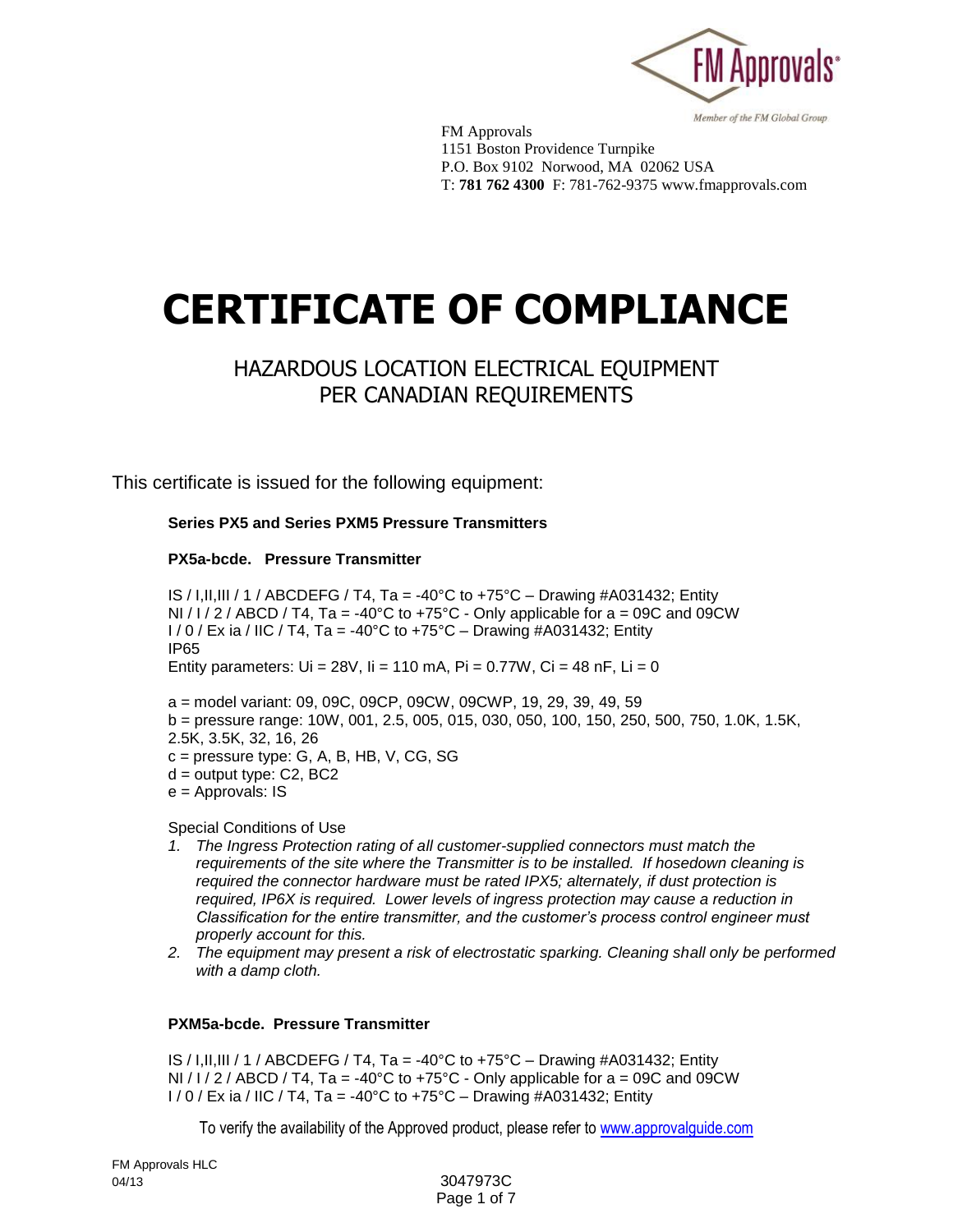

IP65 Entity parameters:  $Ui = 28V$ ,  $I = 110$  mA,  $Pi = 0.77W$ ,  $Ci = 48$  nF,  $Li = 0$ 

a = model variant: 09, 09C, 09CP, 09CW, 09CWP, 19, 29, 39, 49, 59 b = pressure range: 025H, 070H, 170H, 350H, 001B, 002B, 3.5B, 007B, 010B, 17.5B, 035B, 050B, 070B, 100B, 175B, 245B, 1100, 550, 880  $c =$  pressure type: G, A, B, HB, V, CG, SG  $d =$  output type:  $C2$ ,  $BC2$ e = Approvals: IS

Special Conditions of Use

- *1. The Ingress Protection rating of all customer-supplied connectors must match the requirements of the site where the Transmitter is to be installed. If hosedown cleaning is required the connector hardware must be rated IPX5; alternately, if dust protection is required, IP6X is required. Lower levels of ingress protection may cause a reduction in Classification for the entire transmitter, and the customer's process control engineer must properly account for this.*
- *2. The equipment may present a risk of electrostatic sparking. Cleaning shall only be performed with a damp cloth.*

#### **Series PX51 and Series PXM51 Pressure Transmitters**

#### **PX51ab-cdefg. Pressure Transmitter**

IS / I, II, III / 1 / ABCDEFG / T4, Ta =  $-40^{\circ}$ C to  $+75^{\circ}$ C – Drawing #A031432; Entity NI / I / 2 / ABCD / T4, Ta = -40°C to +75°C - Only applicable for  $b = 0$ , GW  $1/0$  / Ex ia / IIC / T4, Ta = -40°C to +75°C – Drawing #A031432; Entity IP65 Entity parameters:  $Ui = 28V$ ,  $I = 110$  mA,  $Pi = 0.77W$ ,  $Ci = 48$  nF,  $Li = 0$ 

a = pressure connection: T, C, D, K, J, S

 $b =$  electrical connections: 0, GW, 1, 5, 6

c = pressure range: 10, 15, 25, 30, 50, 75, 100, 200, 300, 500, 750, 1.0K, 1.5K, 2K, 2.5K, 3.0K, 3.5K, 5K, 7.5K, 10K, 15K, 20K, 30K

- d = pressure type: G, A, SG
- $e =$  output type:  $C2$

f = Approvals: IS

g = options not affecting safety: BLANK, NP, ZXX

Special Conditions of Use

- *1. The Ingress Protection rating of all customer-supplied connectors must match the requirements of the site where the Transmitter is to be installed. If hosedown cleaning is required the connector hardware must be rated IPX5; alternately, if dust protection is required, IP6X is required. Lower levels of ingress protection may cause a reduction in Classification for the entire transmitter, and the customer's process control engineer must properly account for this.*
- *2. The equipment may present a risk of electrostatic sparking. Cleaning shall only be performed with a damp cloth.*

#### **PXM51ab-cdefg. Pressure Transmitter**

IS / I, II, III / 1 / ABCDEFG / T4, Ta =  $-40^{\circ}$ C to  $+75^{\circ}$ C – Drawing #A031432; Entity NI /  $1/2$  / ABCD / T4, Ta = -40°C to +75°C - Only applicable for b = 0, GW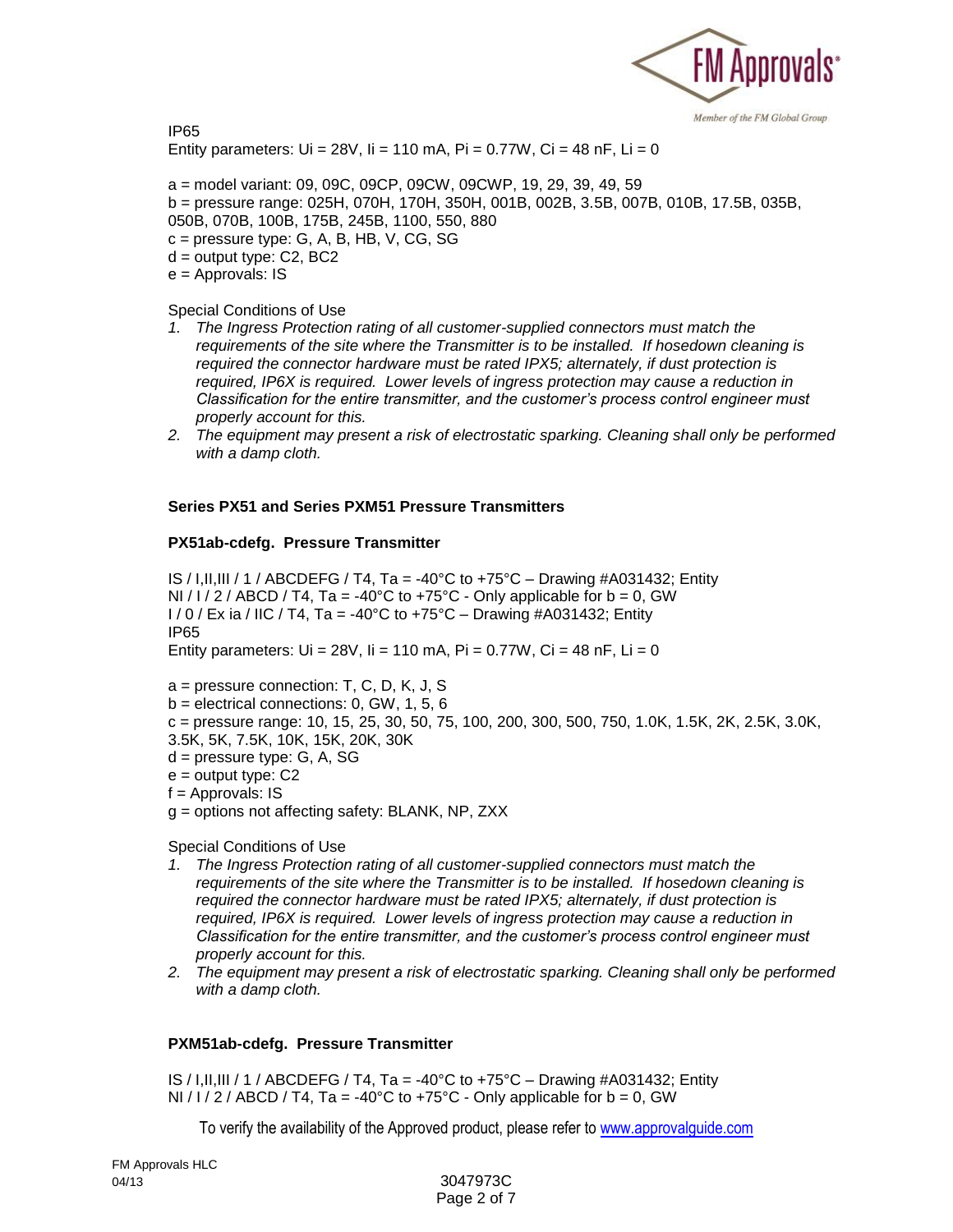

 $1/0$  / Ex ia / IIC / T4, Ta = -40°C to +75°C – Drawing #A031432; Entity IP65 Entity parameters:  $Ui = 28V$ ,  $ii = 110$  mA,  $Pi = 0.77W$ ,  $Ci = 48$  nF,  $Li = 0$ 

- a = pressure connection: MA, MB, MC, MD
- $b =$  electrical connections: 0, GW, 1, 5, 6
- $c =$  pressure range: 0.7, 001, 1.60, 2.50, 004, 006, 010, 016, 025, 040, 060, 100, 160, 250, 400
- d = pressure type: G, A, SG
- $e =$  output type:  $C2$
- $f =$  Approvals: IS
- g = options not affecting safety: BLANK, NP, ZXX

Special Conditions of Use

- *1. The Ingress Protection rating of all customer-supplied connectors must match the requirements of the site where the Transmitter is to be installed. If hosedown cleaning is required the connector hardware must be rated IPX5; alternately, if dust protection is required, IP6X is required. Lower levels of ingress protection may cause a reduction in Classification for the entire transmitter, and the customer's process control engineer must properly account for this.*
- *2. The equipment may present a risk of electrostatic sparking. Cleaning shall only be performed with a damp cloth.*

#### **Series FMM series and Series CFMM Pressure Transmitters**

#### **FMMabcdefghijk. Pressure Transmitter**

IS / I, II, III / 1 / ABCDEFG / T4, Ta = -40°C to +75°C – Drawing #A031432; Entity NI / I / 2 / ABCD / T4, Ta = -40°C to +75°C - Only applicable for  $h = 2, 4, 8, 9$  $1/0$  / Ex ia / IIC / T4, Ta = -40°C to +75°C – Drawing #A031432; Entity IP65 Entity parameters:  $Ui = 28V$ ,  $I = 110$  mA,  $Pi = 0.77W$ ,  $Ci = 48$  nF,  $Li = 0$ 

a = pressure type: A, G, SG, CG, B, V

b = pressure range: 10W, 001, 2.5, 005, 015, 030, 050, 100, 150, 250, 500, 750, 1.0K, 1.5K,

- 2.5K, 3.5K, 32, 16, 26
- $c =$  output type:  $C2$ ,  $BC2$
- d = Approvals: IS
- e = units: P, B, H, K, W, M, T, F
- $f =$  static accuracy: 1, 2, 3, 4, 5
- g = pressure port: A, B, C, D, J, K, L, M, MA, MB, MC, MD, ME, MF
- h = electrical connector backend: 0, 1, 2, 3, 4, 5, 6, 7, 8, 9
- $i =$  compensated temperature range: T1, T2, T3, T4
- $j =$  thermal temperature shift: A1, A2, A3, A4, A5, A6, A7, A8
- $k =$  options not affecting safety: BLANK, NP

Special Conditions of Use

- *1. The Ingress Protection rating of all customer-supplied connectors must match the requirements of the site where the Transmitter is to be installed. If hosedown cleaning is required the connector hardware must be rated IPX5; alternately, if dust protection is required, IP6X is required. Lower levels of ingress protection may cause a reduction in Classification for the entire transmitter, and the customer's process control engineer must properly account for this.*
- *2. The equipment may present a risk of electrostatic sparking. Cleaning shall only be performed with a damp cloth.*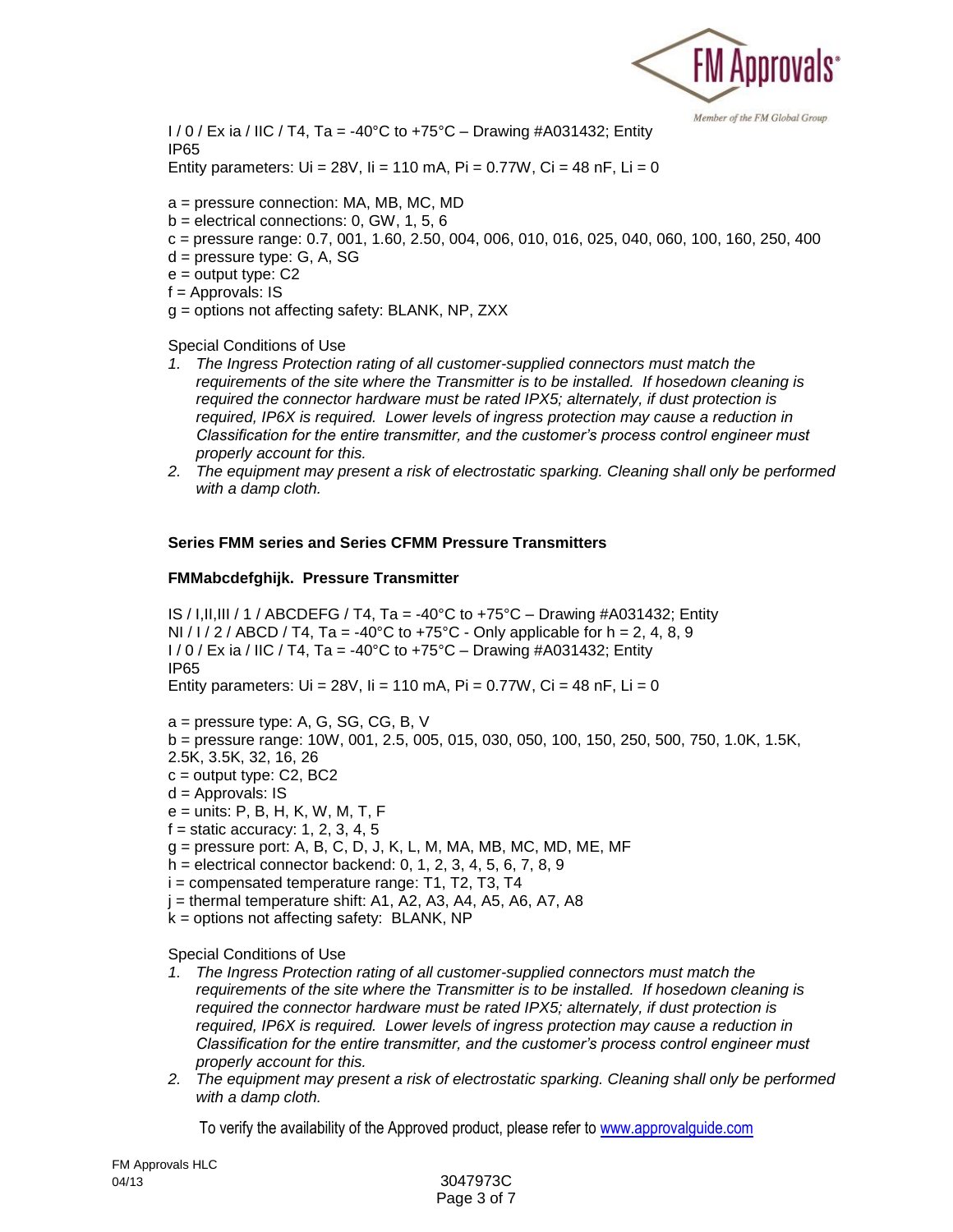

#### **CFMMabcdefghijk. Pressure Transmitter**

IS / I, II, III / 1 / ABCDEFG / T4, Ta = -40°C to +75°C – Drawing #A031432; Entity NI / I / 2 / ABCD / T4, Ta = -40°C to +75°C - Only applicable for  $h = 2, 4, 8, 9$ I / 0 / Ex ia / IIC / T4, Ta = -40°C to +75°C – Drawing #A031432; Entity IP65

Entity parameters:  $Ui = 28V$ ,  $I = 110$  mA,  $Pi = 0.77W$ ,  $Ci = 48$  nF,  $Li = 0$ 

a = pressure type: A, G, SG, CG, B, V

- b = pressure range: 10W, 001, 2.5, 005, 015, 030, 050, 100, 150, 250, 500, 750, 1.0K, 1.5K,
- 2.5K, 3.5K, 32, 16, 26
- $c =$  output type:  $C2$ , BC2
- d = Approvals: IS
- e = units: P, B, H, K, W, M, T, F
- $f =$  static accuracy: 1, 2, 3, 4, 5
- $g =$  pressure port: A, B, C, D, J, K, L, M, MA, MB, MC, MD, ME, MF
- h = electrical connector backend: 0, 1, 2, 3, 4, 5, 6, 7, 8, 9
- $i =$  compensated temperature range: T1, T2, T3, T4
- $j =$  thermal temperature shift: A1, A2, A3, A4, A5, A6, A7, A8
- k = options not affecting safety: BLANK, NP, ZXX

Special Conditions of Use

- *1. The Ingress Protection rating of all customer-supplied connectors must match the requirements of the site where the Transmitter is to be installed. If hosedown cleaning is required the connector hardware must be rated IPX5; alternately, if dust protection is required, IP6X is required. Lower levels of ingress protection may cause a reduction in Classification for the entire transmitter, and the customer's process control engineer must properly account for this.*
- *2. The equipment may present a risk of electrostatic sparking. Cleaning shall only be performed with a damp cloth.*

#### **Series LC412 and Series LCM412 Load Cells**

#### **LC412-abcde. Load Cell**

IS / I, II, III / 1 / ABCDEFG / T4, Ta = -40°C to +75°C – Drawing #A031432; Entity NI / I / 2 / ABCD / T4, Ta = -40°C to +75°C - Only applicable for  $b = 0$ , GW  $1/0$  / Ex ia / IIC / T4, Ta = -40°C to +75°C – Drawing #A031432; Entity IP65 Entity parameters:  $Ui = 28V$ ,  $I = 110$  mA,  $Pi = 0.77W$ ,  $Ci = 48$  nF,  $Li = 0$ 

a = load range: 50, 100, 250, 500, 1K, 2K, 3K, 5K, 10K, 15K, 20K, 25K, 50K, 75K, 100K, 200K, 300K, 400K, 500K, 750K

- $b =$  electrical connections: 0, 1, GW, 5, 6
- $c =$  output type:  $C2$ , BC2
- d = Approvals: IS
- e = Options not affecting safety: BLANK, NP, ZXX

Special Conditions of Use

*1. The Ingress Protection rating of all customer-supplied connectors must match the requirements of the site where the Transmitter is to be installed. If hosedown cleaning is*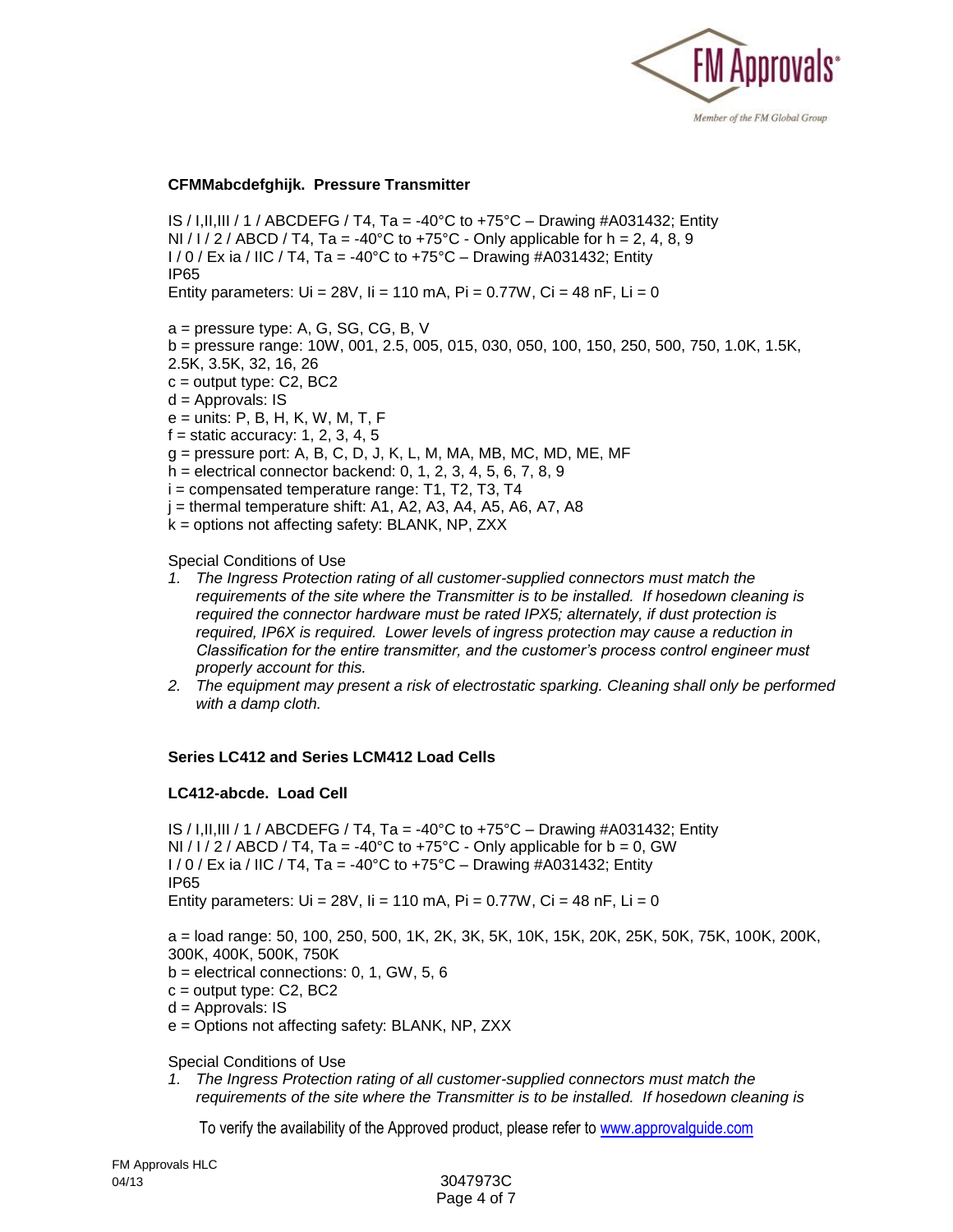

*required the connector hardware must be rated IPX5; alternately, if dust protection is required, IP6X is required. Lower levels of ingress protection may cause a reduction in Classification for the entire transmitter, and the customer's process control engineer must properly account for this.*

*2. The equipment may present a risk of electrostatic sparking. Cleaning shall only be performed with a damp cloth.*

#### **LCM412-abcde. Load cell**

IS / I, II, III / 1 / ABCDEFG / T4, Ta = -40°C to +75°C – Drawing #A031432; Entity NI /  $1/2$  / ABCD / T4, Ta = -40°C to +75°C - Only applicable for b = 0, GW  $1/0$  / Ex ia / IIC / T4, Ta = -40°C to +75°C – Drawing #A031432; Entity IP65 Entity parameters:  $Ui = 28V$ ,  $ii = 110$  mA,  $Pi = 0.77W$ ,  $Ci = 48$  nF,  $Li = 0$ 

a = load range: 25, 50, 100, 250, 500, 1K, 1.5K, 2.5K, 5K, 7.5K, 10K

- $b =$  electrical connections: 0, 1, GW, 5, 6
- $c =$  output type:  $C2$ ,  $BC2$
- $d =$  Approvals: IS
- e = Options not affecting safety: BLANK, NP, ZXX

Special Conditions of Use

- *1. The Ingress Protection rating of all customer-supplied connectors must match the requirements of the site where the Transmitter is to be installed. If hosedown cleaning is required the connector hardware must be rated IPX5; alternately, if dust protection is required, IP6X is required. Lower levels of ingress protection may cause a reduction in Classification for the entire transmitter, and the customer's process control engineer must properly account for this.*
- *2. The equipment may present a risk of electrostatic sparking. Cleaning shall only be performed with a damp cloth.*

#### **Series LCHD and Series Load Cells**

#### **LCHD-abcde. Load Cell**

IS / I,II,III / 1 / ABCDEFG / T4, Ta = -40°C to +75°C – Drawing #A031432; Entity NI / I / 2 / ABCD / T4, Ta = -40°C to +75°C - Only applicable for  $b = 0$ , GW  $1/0$  / Ex ia / IIC / T4, Ta = -40°C to +75°C – Drawing #A031432; Entity IP65 Entity parameters:  $Ui = 28V$ ,  $I = 110$  mA,  $Pi = 0.77W$ ,  $Ci = 48$  nF,  $Li = 0$ 

a = load range: 7.5K, 10K, 15K, 20K, 30K, 50K, 75K, 100K, 150K, 200K, 300K, 400K, 500K

- $b =$  electrical connections: 0, 1, GW, 5, 6
- $c =$  output type:  $C2$ , BC2
- $d =$  Approvals: IS
- e = options not affecting safety: BLANK, NP, ZXX

Special Conditions of Use

*1. The Ingress Protection rating of all customer-supplied connectors must match the requirements of the site where the Transmitter is to be installed. If hosedown cleaning is required the connector hardware must be rated IPX5; alternately, if dust protection is required, IP6X is required. Lower levels of ingress protection may cause a reduction in*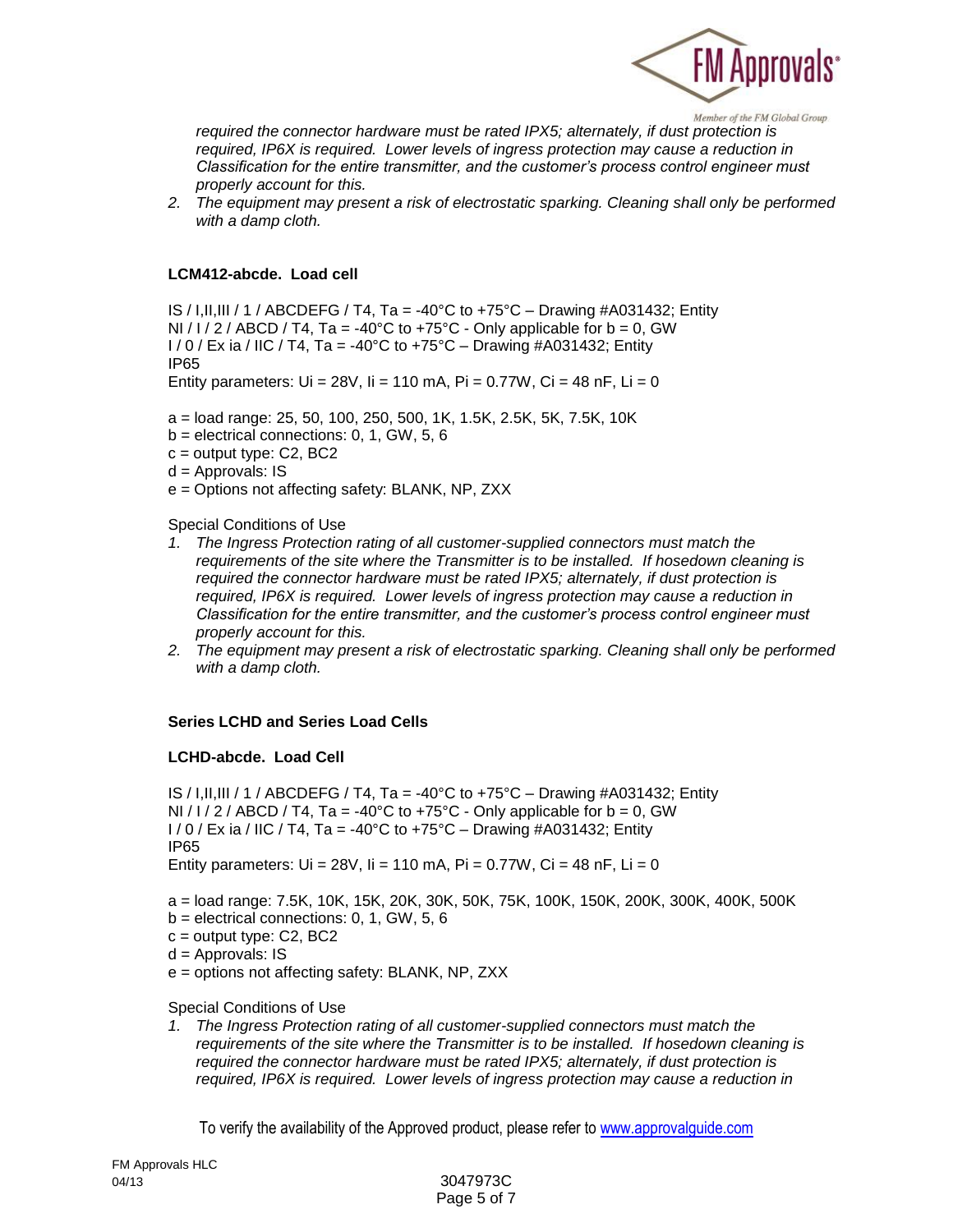

*Classification for the entire transmitter, and the customer's process control engineer must properly account for this.*

*2. The equipment may present a risk of electrostatic sparking. Cleaning shall only be performed with a damp cloth.*

#### **LCMHD-abcde. Load Cell.**

IS / I, II, III / 1 / ABCDEFG / T4, Ta = -40°C to +75°C – Drawing #A031432; Entity NI / I / 2 / ABCD / T4, Ta = -40°C to +75°C - Only applicable for  $b = 0$ , GW  $1/0$  / Ex ia / IIC / T4, Ta = -40°C to +75°C – Drawing #A031432; Entity IP65 Entity parameters:  $Ui = 28V$ ,  $I = 110$  mA,  $Pi = 0.77W$ ,  $Ci = 48$  nF,  $Li = 0$ 

a = load range: 5K, 7.5K, 10K

- $b =$  electrical connections: 0, 1, GW, 5, 6
- $c =$  output type:  $C2$ , BC2
- $d =$  Approvals: IS
- e = options not affecting safety: BLANK, NP, ZXX

Special Conditions of Use

- *1. The Ingress Protection rating of all customer-supplied connectors must match the requirements of the site where the Transmitter is to be installed. If hosedown cleaning is required the connector hardware must be rated IPX5; alternately, if dust protection is required, IP6X is required. Lower levels of ingress protection may cause a reduction in Classification for the entire transmitter, and the customer's process control engineer must properly account for this.*
- *2. The equipment may present a risk of electrostatic sparking. Cleaning shall only be performed with a damp cloth.*

### Equipment Ratings:

The PX5 series, PXM5 series, PX51 series, PXM51 series, FMM series, and CFMM series pressure transmitters, and the LC412 series, LCM412 series, LCHD series and LCMHD series load cells are rated as Intrinsically Safe for Class I, II and III, Division 1, Groups A, B, C, D, E, F and G, Ex ia for Class I, Zone 0, Group IIC, T4, for -40°C  $\leq$  Ta  $\leq$  +75°C, Class I, Division 2, Groups A, B, C and D, T4, for -40°C  $\leq$  Ta  $\leq$ +75°C - Only applicable for specific model variants which have provision for conduit connections, as defined above; IP65.

FM Approved for:

Omega Engineering Inc. Sunbury, OH USA